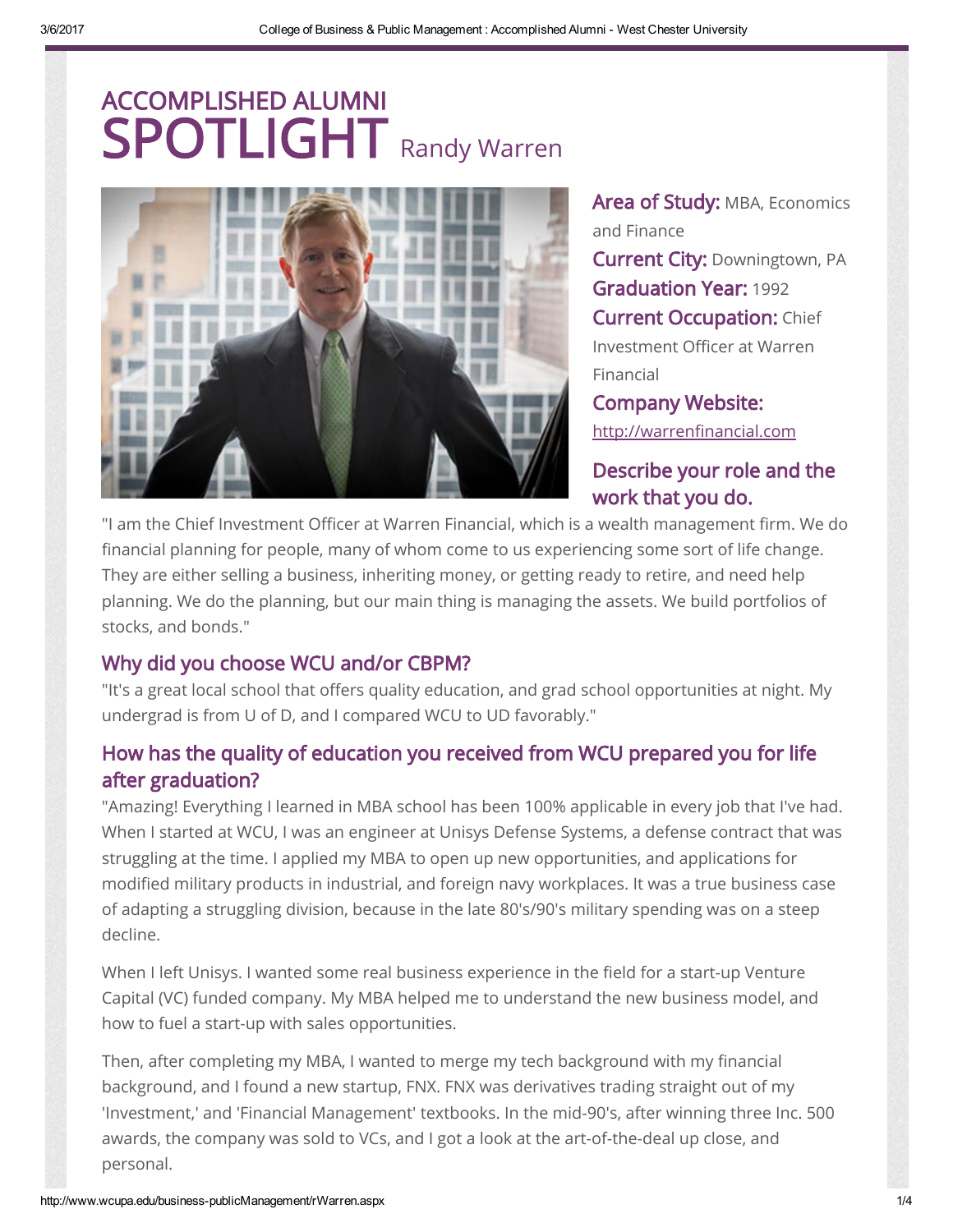Most recently (since the year 2000), running Warren Financial as a wealth management firm, we put those educational principals into motion everyday utilizing investment knowledge."

# Working full time while going to grad school must have been a difficult combination. How did you do it? What obstacles did it create that you weren't expecting?

"Travel. Travel is a big thing. All of a sudden, your boss sends you to Cleveland for a week, and you're missing classes. Back then, there was no online. If you missed class, you just missed class, and it wasn't good. Today, there is a little more flexibility."

### What is a typical day like for you?

"I get up with my daughter, and get her ready for high school. We read the Bible, and start our day with prayer. Then, I get in a workout, and head off to work. The important thing about getting to work, is to not let other people, whether it be customers, employees, vendors, etc., dictate your agenda. Sure, you have to answer emails, and phone calls, but you simply MUST have a plan for yourself for each day – some things that you really want to improve – and you MUST actually do them. That's how continuous process improvement rubber meets the road."

### What advice would you give to someone who would like to enter your field?

"It's a tough field for young people, because it's all based on trust. Trust is far, and away the number one overwhelming virtue that clients site as most important when seeking an advisor. Trust has many aspects, but youth is not usually overly beneficial in generating trust. People want the virtue of pure trustworthiness, but that also means they want to trust that you can, and will do the job necessary. Trust that you know what you're doing, and will keep their best interests at heart, and not your own. So, the #1 thing to think about is, 'how can I portray to every person I meet that I am trustworthy.'"

# What sort of things do you look for in a potential hire that portrays trustworthiness?

"Trust is one of those things that you get from looking into someone's eyes across the table. That's what the new person coming into this business would have to realize. People aren't going to invest over the internet. If you have a million-dollar portfolio that you are retiring on, it has to last the rest of your life. You're not just going to not meet the person whose taking care of it. You have to have that ability to be able to sit down with people, and discuss with them how you are going to help them. In the end, you're going to have to meet people, talk to people, and you're going to have to be honest with them, and tell them what you are going to do. Always UPOD (Under Promise and Over Deliver). I learned that from reading CEO notes from quarterly meetings on Wall Street. The CEOs who under promise, and over deliver have stocks that continuously go up, and up."

#### What advice would you give to our graduating seniors?

"First, let's just assume that you're good, very good. So, now what? Does anyone know you're good? Smart? Ambitious? Be all of those things, but then be something that is rare in today's world. Go a step farther. Look at where your colleagues fall short. Is it in the area of reliability? Professionalism? Do they not only take, but also seek out constructive criticism? Do they learn quickly, and actually put things they learn into immediate practice? Do they pass on knowledge, or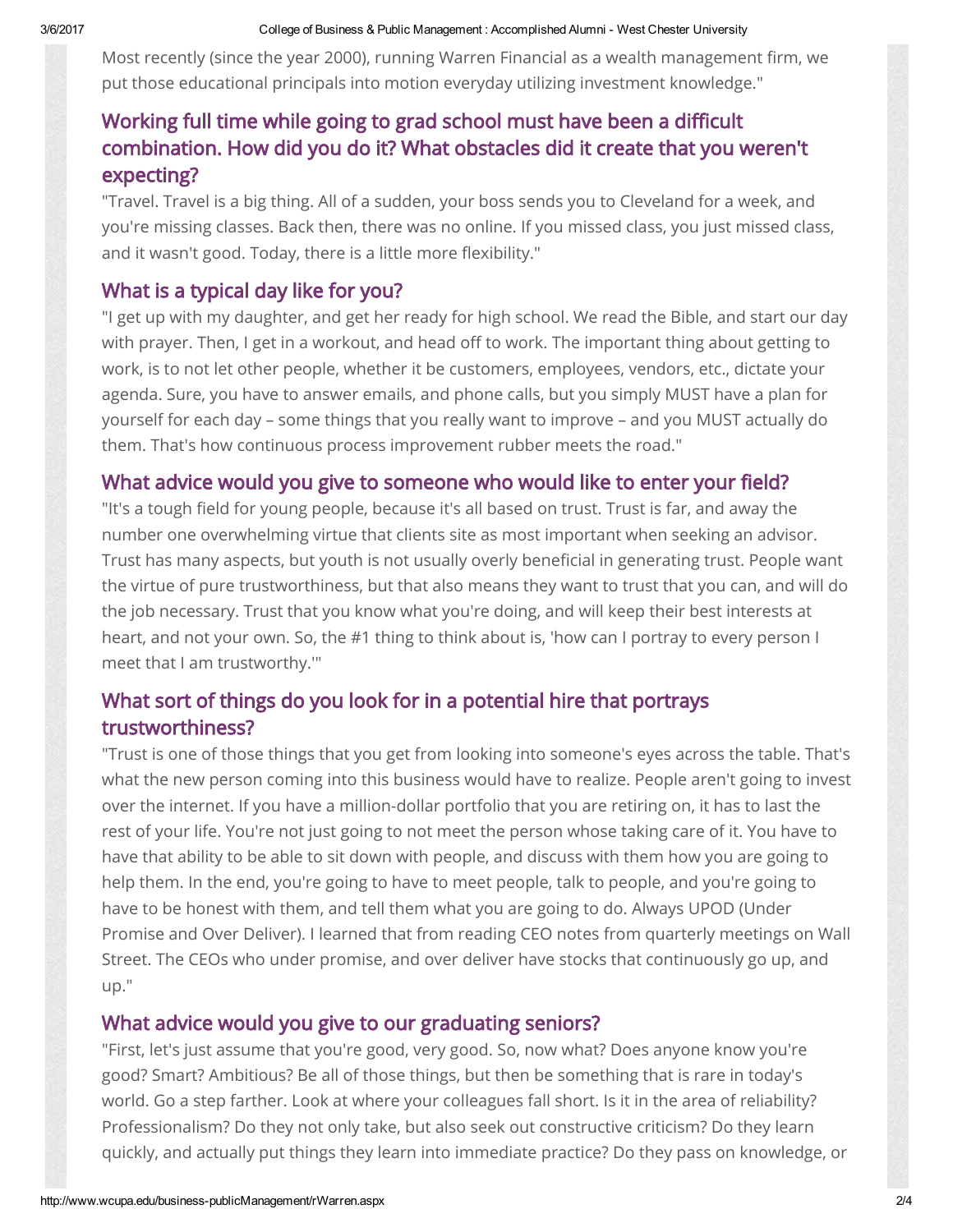#### 3/6/2017 College of Business & Public Management : Accomplished Alumni West Chester University

only hoard it for themselves? In other words, be better. Be great! Stand out, and stand above the crowd. Do things others fail to do, because those things might be too hard.

Understand how you, your job, your department, your division, and your company fit into the whole scheme of the business world. Why do you think your job is important? Why did they hire you? What does the company get out of this deal? In other words, stop looking at everything from your own point of view, and start looking at things from your boss' point of view, and even more important, from the CUSTOMER's point of view. Why did your customer engage with your company? What value do you bring that other companies cannot bring?"

### What's a mistake that you see a lot of recent grads make following graduation?

"Over expectation. I think you should have dreams, and I think you should dream big. However, plans don't start with the conclusion of your dream, they start at the beginning. If you want to accomplish something, great, but you still have to take the first step. And, the first step might be taking out the trash. I'm all for dreaming big, but you have to be a little bit realistic. Otherwise, you're promising yourself, and under delivering to yourself."

### What makes our college standout to you?

"Growth, and a desire to be MORE than just a local college. A desire to rise above even the bigger state schools. A desire to challenge every other university, no matter how prestigious. Excellence is like wild-fire, once it catches on, and begins to spread, there is no stopping it. I see WCU in this way. The opportunity for truly great things to happen here. To happen here, now."

### What is your favorite memory of being a student at WCU and/or in our college?

"It may sound strange to anyone who remembers it, but Anderson Hall. That old building represented something. It represented 'trying harder.' Sure, it was old, and dusty, and tired (even back in 1990), but it represented the determination I had to get an MBA, to finish a long course of study. It literally took 6 years back then, two courses per semester. Plus, since my undergrad was in Computer Science, I had to start out by taking some undergrad business classes to prepare myself for the grad level courses.

The professor of my "Financial Management" class was the current CFO of Astra Zenica. The first day, he grabbed our text book, all 900 pages, and simply said, 'we are going to learn absolutely everything in this book… so get crackin.' And, he was totally serious. I still have tiny mouse-print notes from every chapter stuffed into that text book. It wasn't a burden – it was a challenge."

# What's the most interesting thing about you that we wouldn't learn from your resume alone?

"One thing not on my resume…I have something in common with Patriots' quarterback Tom Brady. We're both married to supermodels (sly grin). Honestly, my wife Vicki is a tremendous support to me. And, my three kids constantly astound me with all of their accomplishments. My oldest is finishing up year two of medical school at Wake Forest; my middle son is graduating with honors this spring from Messiah; and my youngest daughter is graduating high school, and heading off to Liberty University where she will play on their D-1 soccer team, and study to be a high school English teacher. How cool is all of that stuff!"

#### [View More Spotlights](http://www.wcupa.edu/business-publicManagement/spotlightHistory.aspx)